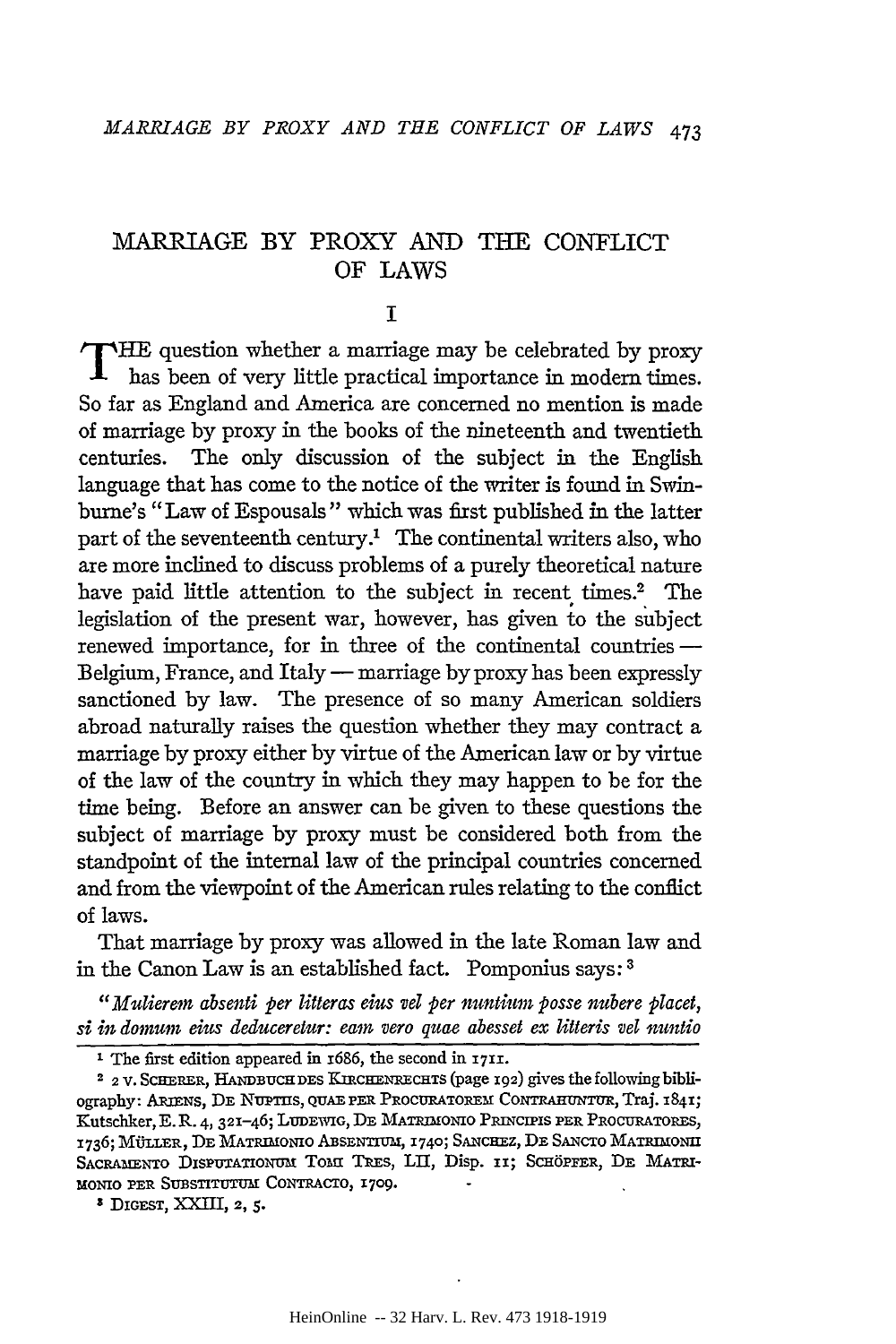*suo duci a marito non posse: deductione enim opus esse in maritt, non in uxoris domum, quasi in domicilium matrimonii."* 

According to this passage a man who was away from home might marry a woman by letter or messenger, but marriage could not be contracted in this manner by a woman who was absent from the man's place of residence. The reason for this difference between the man and the woman resulted from the requirement of the Roman law that the wife be led to the husband's home *(deductio in domum mariti).* Marriage was considered in the late Roman law as based solely upon the agreement of the parties to take each other from that moment as husband and wife.<sup>4</sup> This consent might be expressed, with the reservation above made, by letter or by agent (ber nuntium vel epistulam) as in all ordinary consensual contracts.

The Canon Law accepted as its fundamental doctrine the principle that *consensus facit nuptias.* Gratian 5 insisted that there was no marriage unless the agreement of the parties to take each other as husband and wife was followed by cohabitation, but this requirement did not prevail. Peter Lombard, professor at the University of Paris, and later ordained bishop, suggested a distinction in this regard between *sponsalia de praesenti* and *sponsalia per verba de futuro*, requiring cohabitation only for the validity of the latter. Through the influence of Alexander III the church accepted this distinction toward the end of the twelfth and at the beginning of the thirteenth centuries.6 Parties declaring in words of the present tense that they take each other from that moment as husband and wife were regarded as legally married.<sup>7</sup> The only difference between a marriage that was consummated through cohabitation and one that was not so consummated was that the latter might be dissolved by entering religion and was subject to the papal power of dispensation.<sup>8</sup>

From the earliest times the church had insisted that the parties should exchange matrimonial consents in face of the church and should get their union blessed by the church, but a failure to observe

<sup>4</sup>NUPTIAS ENIMNON CONCUBITUS, SED CONSENSUS FACIT, D. 35, I, I5; D. 50, I7, 30.

<sup>&</sup>lt;sup>5</sup> I ESMEIN, LE MARIAGE EN DROIT CANONIQUE, 109; I HOWARD, HISTORY OF MATRIMONIAL INSTITUTIONS, 336.

<sup>1</sup> I EsMEIN, *supra,* I27.

<sup>7</sup> I HowAIID, *supra,* 337; *3* BoEHMER, Jus EcCLESIASTICUM PRoTESTANTUM, *3* ed., Bk. 4, Tit. I, No. I3.

<sup>&</sup>lt;sup>8</sup> 2 POLLOCK AND MAITLAND, HISTORY OF ENGLISH LAW, 368; I ESMEIN, *supra*, 130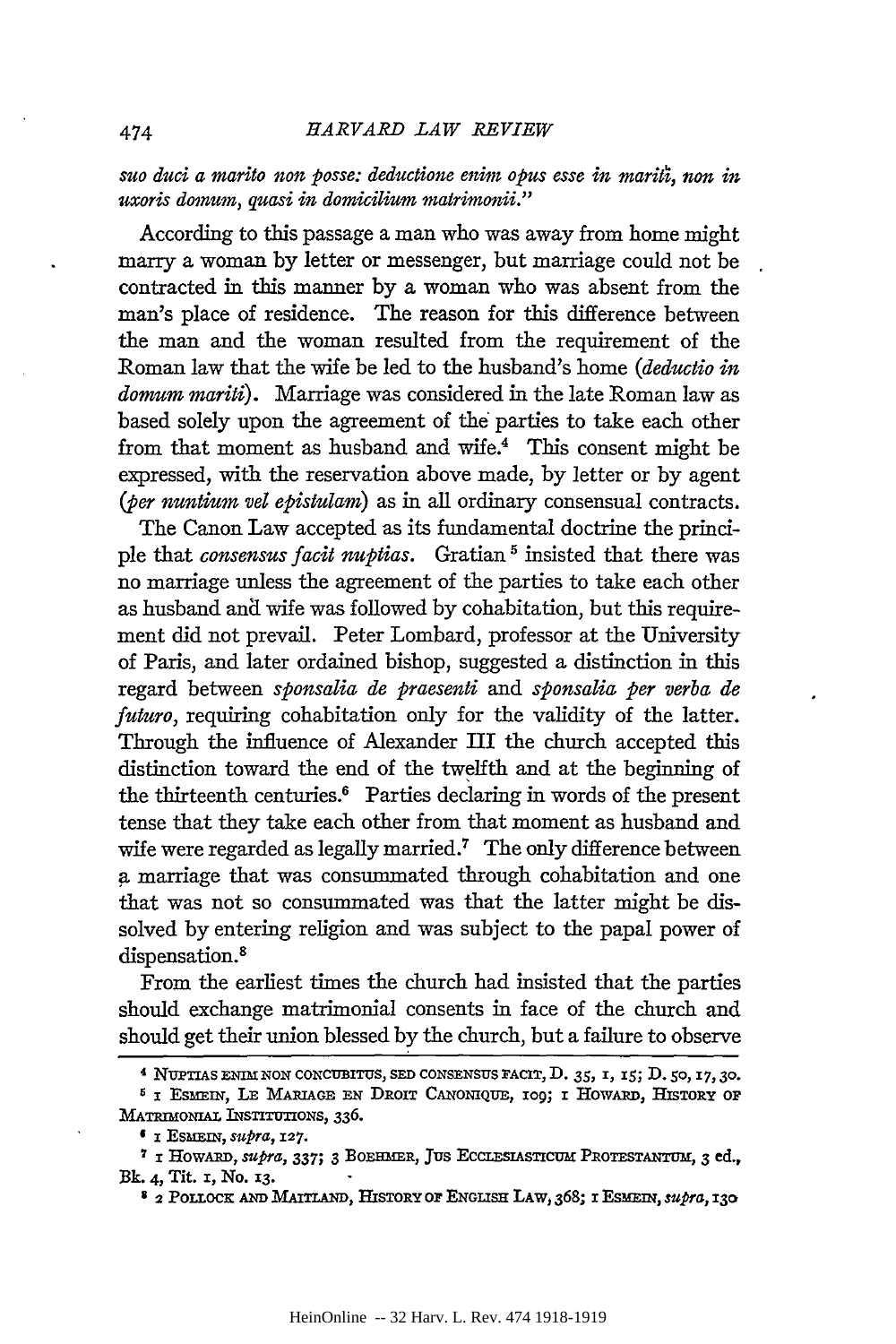these requirements did not render the marriage void.<sup>9</sup> At the Lateran Council of 1215 Pope Innocent III extended for the whole Western Christendom the requirement of the publication of banns. A marriage with banns had certain legal advantages over a marriage without banns; but the formless, unblessed marriage was neverthe $less$  valid.<sup>10</sup>

Innocent III accepted the Roman view that the marriage contract, being based upon the present consent of the parties, might be entered into by messenger.<sup>11</sup> Some of the canonists, following the example of the Roman law, maintained that only the man should be permitted to marry in this manner, $^{12}$  but it was felt that the same rule should apply to both parties.<sup>13</sup> Others contended that a marriage contract was different from an ordinary consensual contract, the expression of consent being of such far reach ing consequences that it should be expressed in person instead of by proxy. This objection was met by the technical argument that a procurator represented the person of his principal and that the latter could pronounce the words through the procurator's mouth, as it were.14 This view triumphed and found expression in the following decretal of Boniface VIII: <sup>15</sup>

*"Procurator non aliter censetur idoneus ad matrimonium contrahemlum, quam si ad hoc mandatum habuerit speciale. Et quamvis alias is, qui constituitur ad negotia procurator, alium dare possit: in hoc tamen casu, propter magnum quod ex facto tam arduo posset periculum imminere, non poterit deputare alium, nisi hoc eidem specialiter sit commissum. Sane si procurator, antequam contraxerit, a domino fuerit revocatus, contractum postmodum matrimonium ab eadem, licet tam ipse quam ea, cum qua contraxerit, revocationem httiusmodi penitus ignorarent, nullius* · *momenti exsistit, quum illius consensus defecerit, sine quo firmitatem habere ne- -guevit."* 

u I EsMEIN, *supra,* I6g-7o.

12 Berardus would follow the Roman law on account of the weakness of the sex. 3 BERARDUS, COMMENTARIA IN JUS ECCLESIASTICUM UNIVERSUM, 156.

g I ESMEIN, *supra,* 96.

<sup>10 2</sup> PoLLOCK AND MAITLAND, *supra,* 369; BROUWER, DE JURE CoNNUBIUM, Bk. I, Chap. 24, No. 19; FRIEDBERG, RECHT DER EHESCHLIESSUNG, 314; RICHTER, LEHRBUCH DES KATHOLISCHEN UND EVANGELISCHEN KIRCHENRECHTS, 1126, 1194; 2 V. SCHERER, HANDBUCH DES KIRCHENRECHTS, 163-64; WALTER, LEHRBUCH DES KIRCHENRECHTS, 572-73·

<sup>&</sup>lt;sup>13</sup> HOSTIENSIS, SUMMA AUREA, LIB. III, DE SPONS. ET MATRIMONIIS, Col. 1236, No. 7. 14 I Esmein, *s11pra,* I7I.

<sup>15</sup> SEXT. (LmER SEXTUS DECRETALIUM), I, I9, 9·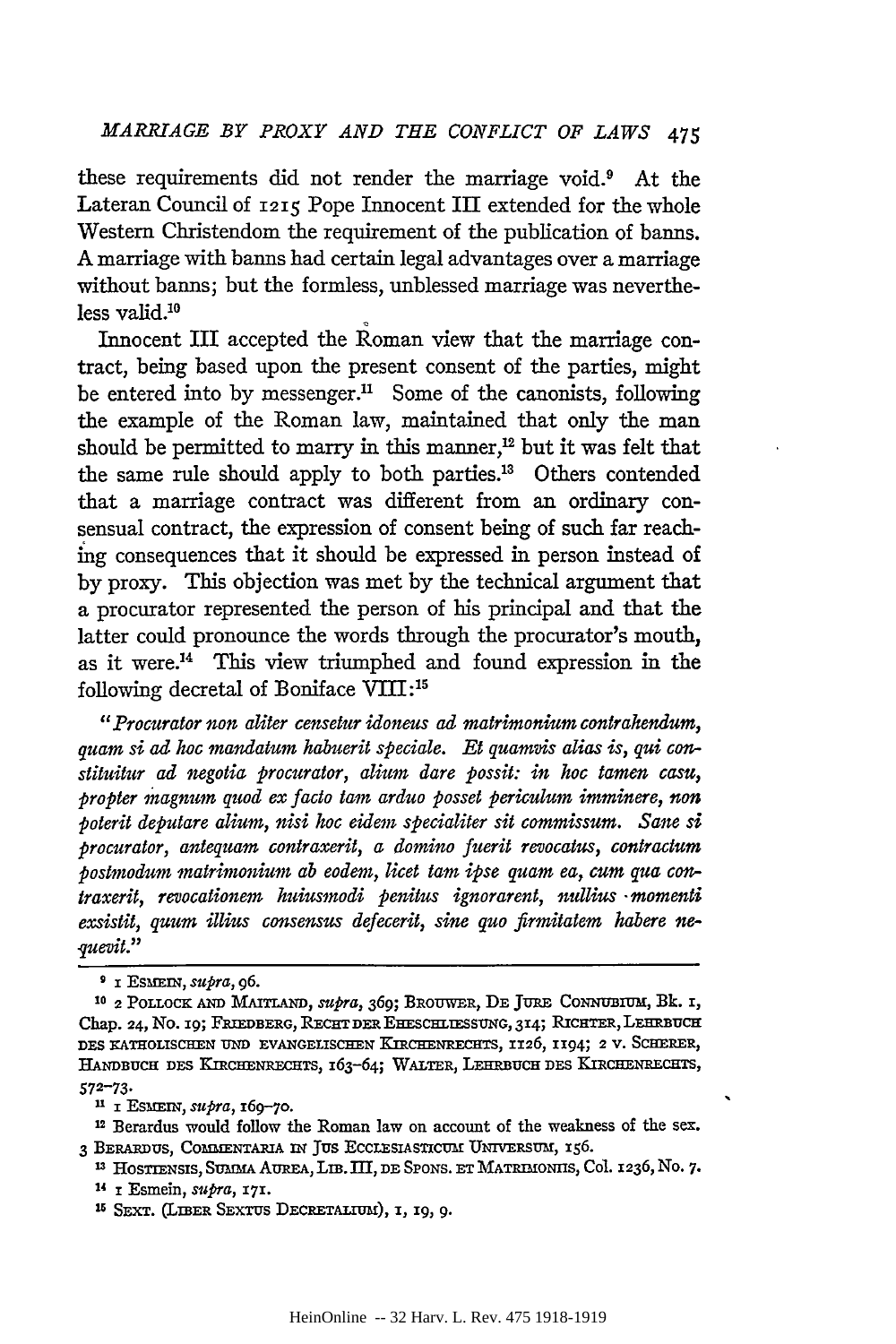Since the Council of Trent  $(r<sub>563</sub>)$  matrimonial consents must be exchanged according to the Canon Law before a priest and at least two witnesses. Otherwise the marriage is invalid. There appears to have been at first considerable dispute among the canonists on the point whether this new requirement affected the rules of the Canon Law relating to marriage by proxy. Some argued that the priest and the witnesses were to identify the parties and ascertain their intention to marry and that this necessitated the presence of both parties. This contention was rejected, it being held that the main object of the provision of the Council of Trent was to give publicity to the marriage, to bring the fact of marriage to the notice of the church.16 Thereupon some maintained that the power of attorney must be executed \_in the presence of a priest and two witnesses, but this view also did not prevail.<sup>17</sup> The result was that even in those countries in which the Council of Trent was accepted a marriage conforming to the requirements of this Council might be entered into by proxy upon the same conditions, so far as the proxy is concerned, as before.18

The decretal above quoted requires that the mandate or power of attorney be special and that it has not been revoked before the celebration of the marriage.19 It mentions also the fact that in the absence of an express authorization the proxy shall have no power of substitution. No special form is prescribed for the power of attorney, so that a mere oral authorization would be sufficient.<sup>20</sup> The agent may be either a man or' woman, no distinction being made between the sexes.21

The provisions of the Canon Law relating to marriage have

The canonists advise parties marrying by proxy to exchange matrimonial consents in person later. SANCHEZ, *stepra,* No. 3I, note. 19 As regards ordinary contracts the continental rule of agency allows the agent to

bind the principal notwithstanding a revocation of the agent's authority if the contract was entered into before the agent knew of the revocation.

<sup>&</sup>lt;sup>16</sup> 5 FERRARIS, PROMPTA BIBLIOTHECA CANONICA, JURIDICA, ETC., MATRIMONIUM, Articulus I, No. 34.

<sup>&</sup>lt;sup>17</sup> SANCHEZ, DE SANCTO MATRIMONII SACRAMENTO DISPUTATIONUM TOMI TRES, DISPUTATIO, II, No. 23.<br><sup>18</sup> CARRIÈRE, DE MATRIMONIO, § 4. See also FRIEDBERG, LEHRBUCH DES KIRCHEN-

RECHTS, 490; RICHTER, 1133; 2 V. SCHERER, *supra*, 192; V. SCHULTE, LEHRBUCH DES KATHOLISCHEN UND EVANGELISCHEN KIRCHENRECHTS, § 159; VAN ESPEN, JUS ECCLESI-ASTICUM UNIVERSUM, Pt. 2, § 1, Tit. 12, No. 10.

<sup>2</sup>o 2 v. SCHERER, *stepra,* I92.

<sup>&</sup>lt;sup>21</sup> SANCHEZ, *supra*, No. 15.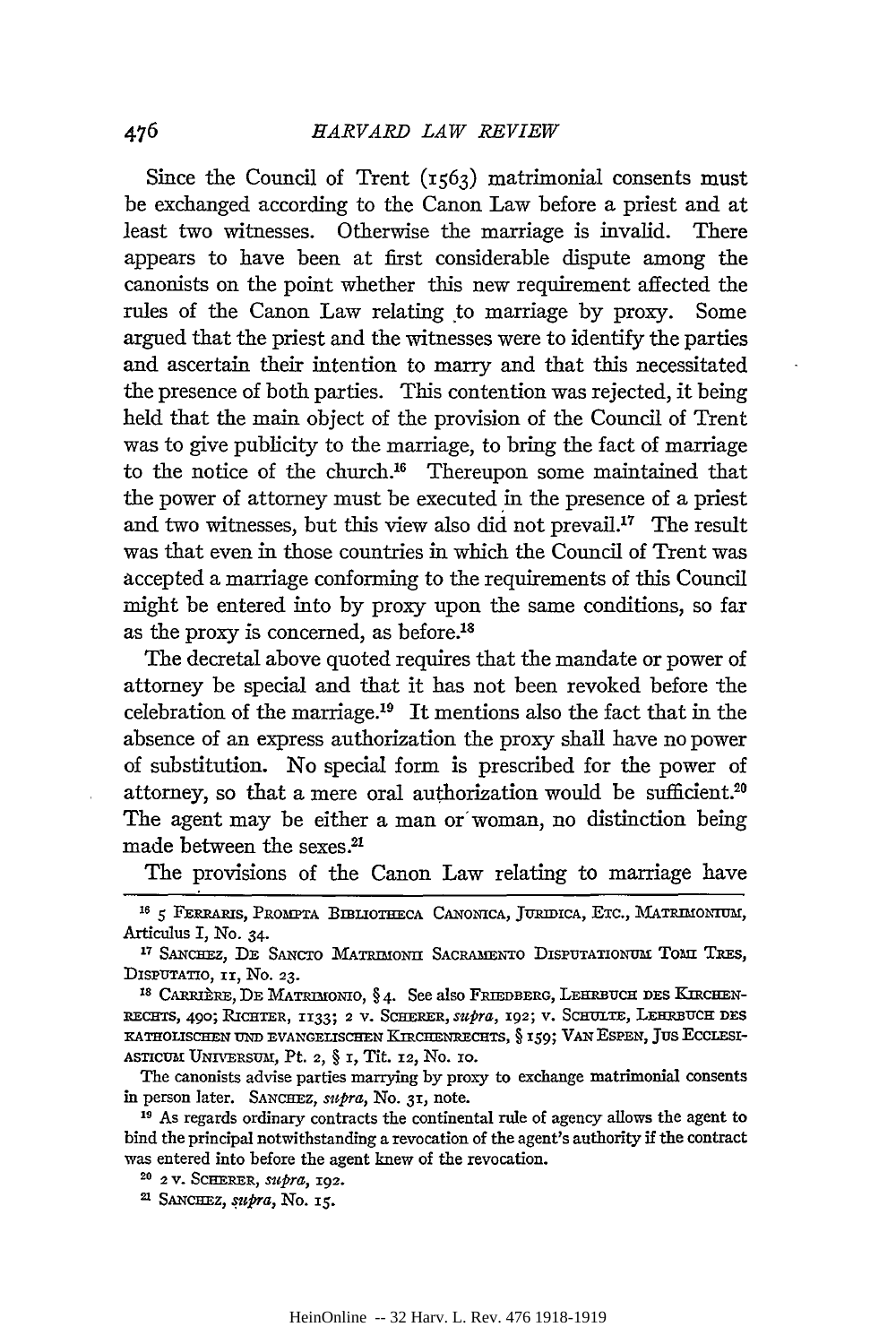generally been superseded on the continent to-day by civil marriage acts whose object it is, as their name indicates, to make marriage a purely civil institution. These acts aim to give due publicity to the proposed marriage and to make certain, so far as possible, that the marriage is the voluntary and deliberative act of the parties. Marriage by proxy obviously violates the objects of these acts, for there can be no certainty at the time of the marriage that the power of attorney was not given under circumstances constituting fraud, mistake or duress, or that it was not revoked prior to the celebration of the marriage.

The Code Napoléon does not prohibit marriage by proxy in express terms. Article  $75$  of the Code requires the officer of the civil status, however, to read to the parties the different documents required by law respecting their civil status and the Code provisions dealing with the mutual rights and duties of husband and wife. This requirement would be purposeless if the parties were not present in person. The framers of the Code<sup>22</sup> without doubt intended to prohibit marriage by proxy and the provisions of the Code are so understood to-day.<sup>23</sup> The French writers maintain that in the absence of an express provision in the Code declaring a marriage by proxy void a marriage so celebrated before an officer of the civil status must be deemed valid.24 The Court of Bastia has taken the contrary view.<sup>25</sup>

No. Io9; 2 LAURENT, *supra,* No. 485.

25 BAsTIA, April 2, I849, D. 49, 2, So; s. 49, 2, 338.

<sup>22</sup> At a meeting of the Council of State the first consul stated without being contradicted by any one "le mariage n' a plus lieu qu' entre personnes présentes." 2 LOCRÉ, LÉGISLATION CIVILE, COMMERCIALE ET CRIMINELLE, 365.

The ancient law of France allowed marriage by proxy. This was still the law at the time of Pothier. 6 POTHIER, OEUVRES, 3 ed., No. 367. 23 7 AUBRY & RAU, COURS DE DROIT CIVIL FRANÇAIS, 5 ed., § 466; 2 BAUDRY

LACANTINERIE & HOUQUES-FOURCADE, TRAITÉ THÉORIQUE ET PRATIQUE DE DROIT CIVIL. DES PERSONNES, Vol. 2, No. 1597; I BEUDANT, COURS DE DROIT CIVIL FRANÇAIS, No. 222; I DEMANTE, CoURS ANALYTIQUE DE CoDE CIVIL, 3 ed., 357; 3 DEMOLOMBE, COURS DE CODE NAPOLÉON, No. 210; I DURANTON, COURS DE DROIT FRANÇAIS SUIVANT LE CODE CIVIL, No. 287; FUZIER-HERMAN, CODES ANNOTÉS, CODE CIVIL, Art. 36, Nos. 2 *et seq.*; Art. 75, No. 5; GLASSON, DU CONSENTEMENT DES EPOUX AU MARIAGE, No. 108; I HUC, COMMENTAIRE THÉORIQUE ET PRATIQUE DU CODE CIVIL, No. 345; 2 LAURENT, PRINCIPES DE DROIT CIVIL FRANÇAIS, No. 427; I MARCADÉ, EXPLICATIONTB:tORIQUE ET PRATIQUE DU CoDE NAPOLEON, No. 23I. *Contra,* MERLIN, RÉPERTOIRE, MARIAGE, Sec. 4, § 1, Art. 1, QUEST. 4; I TOULLIER, DROIT CIVIL FRAN-!;:AIS, No. 574· 24 7 AUBRY &: RAu, *stepra,* § 467; 3 DEMOLOMBE, *supra,* No. 2Io; GLASSON, *supra,*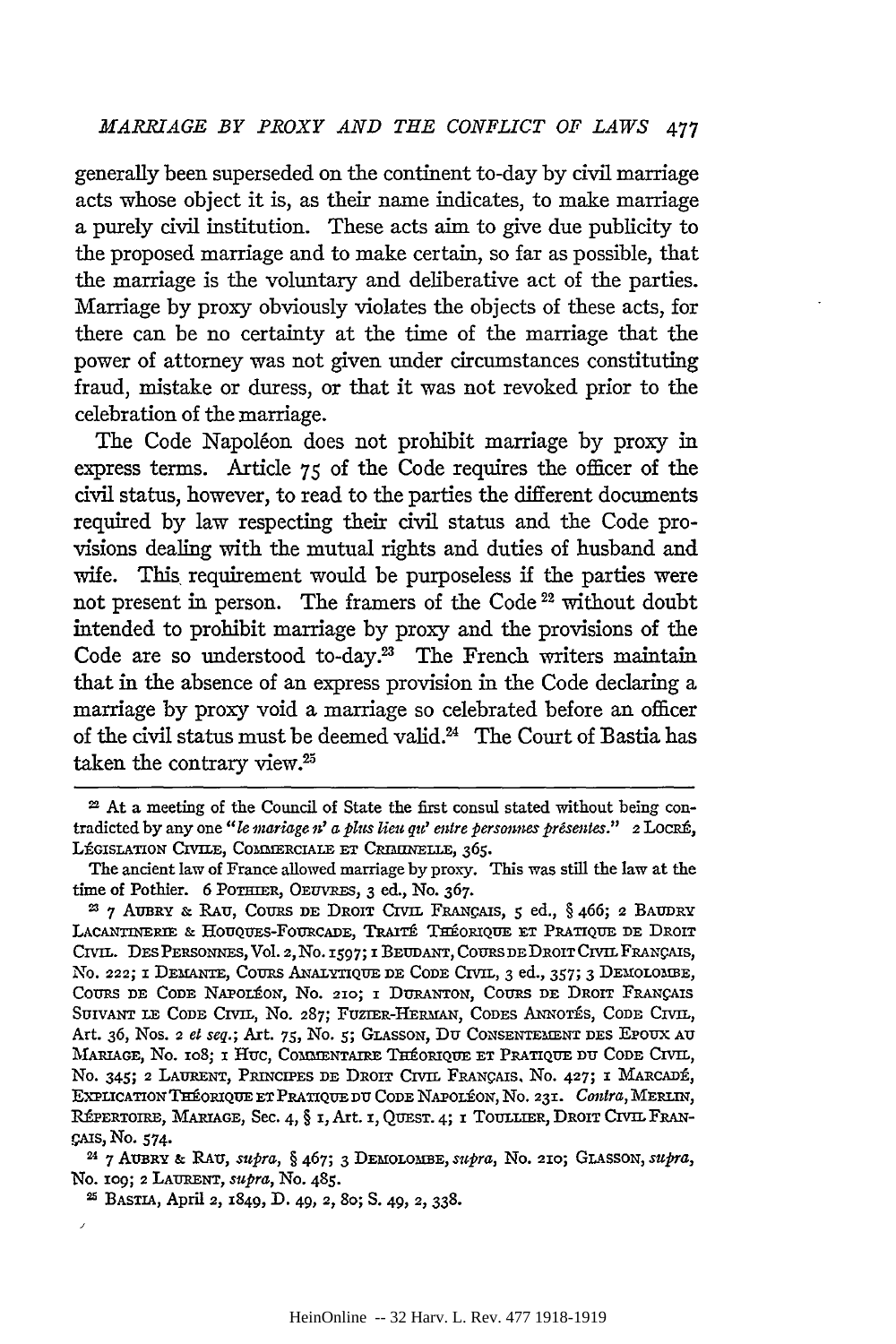In Belgium the Code Napoléon is law, so that the situation is the same as in France. The Belgian writers agree with the French that a marriage celebrated contrary to the implied prohibition of the Code would be valid.26

Under the modern law of Italy marriage by proxy is prohibited except with respect to the King and members of the royal family.<sup>27</sup>

A marriage cannot be celebrated in Germany by proxy since the law of February 6,  $1875$ , section  $52$  of that law requiring the personal presence of both parties.28 A reservation is made in favor of the ruling families and the princely House of Hohenzollern.29 The present Civil Code made no change in the law.30

In Austria the parties may marry by proxy with the consent of the government. $31$  The person with whom the marriage is to take place must be mentioned in the power of attorney. A marriage celebrated without "such special power of attorney" is void. Some of the Austrian writers maintain that the word "such" does not refer to the governmental consent and that the absence of such consent does not render the marriage invalid.<sup>32</sup> Whether the power of attorney must be in writing is doubtful.<sup>33</sup>

§ 167; 3 DERNBURG, PREUSSISCHES PRIVATRECHT, 4 ed., 37.<br><sup>29</sup> § 72 of above law. The same reservation is contained in Arts. 32, 46, INTRO-

DUCTORY LAW, CIVIL CODE.<br><sup>30</sup> A motion made before the second Code Commission to allow marriage by proxy

when the bridegroom was in a non-European state was rejected. The need of such an exception did not appear sufficiently great, especially in view of the fact that since the law of May 4, 1870, Germans may marry abroad before a diplomatic or consular officer. *.5* PROTOKOLLE, 5I *el seq.;* 2 ENDEMANN,LEHRBUCH DES BuRGERLICHEN RECHTS,? and 9 ed., Pt. 2, 83; 4 PLANCK, BURGERLICHES GESETZBUCH, 3 ed., 4; 4 STAUDINGER, KOMMENTAR ZUM BURGERLICHEN GESETZBUCHE,  $\gamma$  and 8 ed., 66.<br><sup>31</sup> Article 76, Civil Code. The consent will be given only if sufficient reasons appear.

I NIPPEL, ERLAUTERUNG DES ALLGEMEINEN BURGERLICHEN GESETZBUCHS DER 0ESTER-REICHISCHEN MONARCHIE, 336.

<sup>32</sup> I DOLLINER, HANDBUCH DES IN OESTERREICH GELTENDEN EHERECHTS, 308, 3rr-rz; *5* ·STALIN, ZEITSCHRIFT FUR KlRCHENRECHT, I58; I STUBENRAUCH, CoMliENTAR ZUM: 0ESTERREICHISCHEN ALLGEMEINEN BURGERLICHEN GESETZBUCHE, 7 ed., 178. Contra, v. KIRCHSTETTER, COMMENTAR ZUM OESTERREICHISCHEN ALLGEMEINEN BURGERLICHEN GESETZBUCHE, *5* ed., 88.

33 I STUBENRAUCH, *S1tpra,* 77·

<sup>&</sup>lt;sup>26</sup> ENCYCLOPÉDIE DE DROIT CIVIL BELGE, I CODE CIVIL, Art. 36, No. 1, Art. 75, No. 6; 2 LAURENT, *supra*, No. 427; I THIRY, COURS DE DROIT CIVIL, No. 265. <sup>27</sup> See Foschini, I Motivi del Codice Civile del Regno d'Italia, 171; I Bor-

SARI, COMMENTARIO DE CODICE CIVILE ITALIANO, § 254; I CATTANEO, IL CODICE CIVILE ITALIANO ANNOTATO, 82.<br><sup>28</sup> REICHSGESETZBLATT, 1875, 23. So formerly in Prussia, A. L. R. Pt. 2, Tit. 1,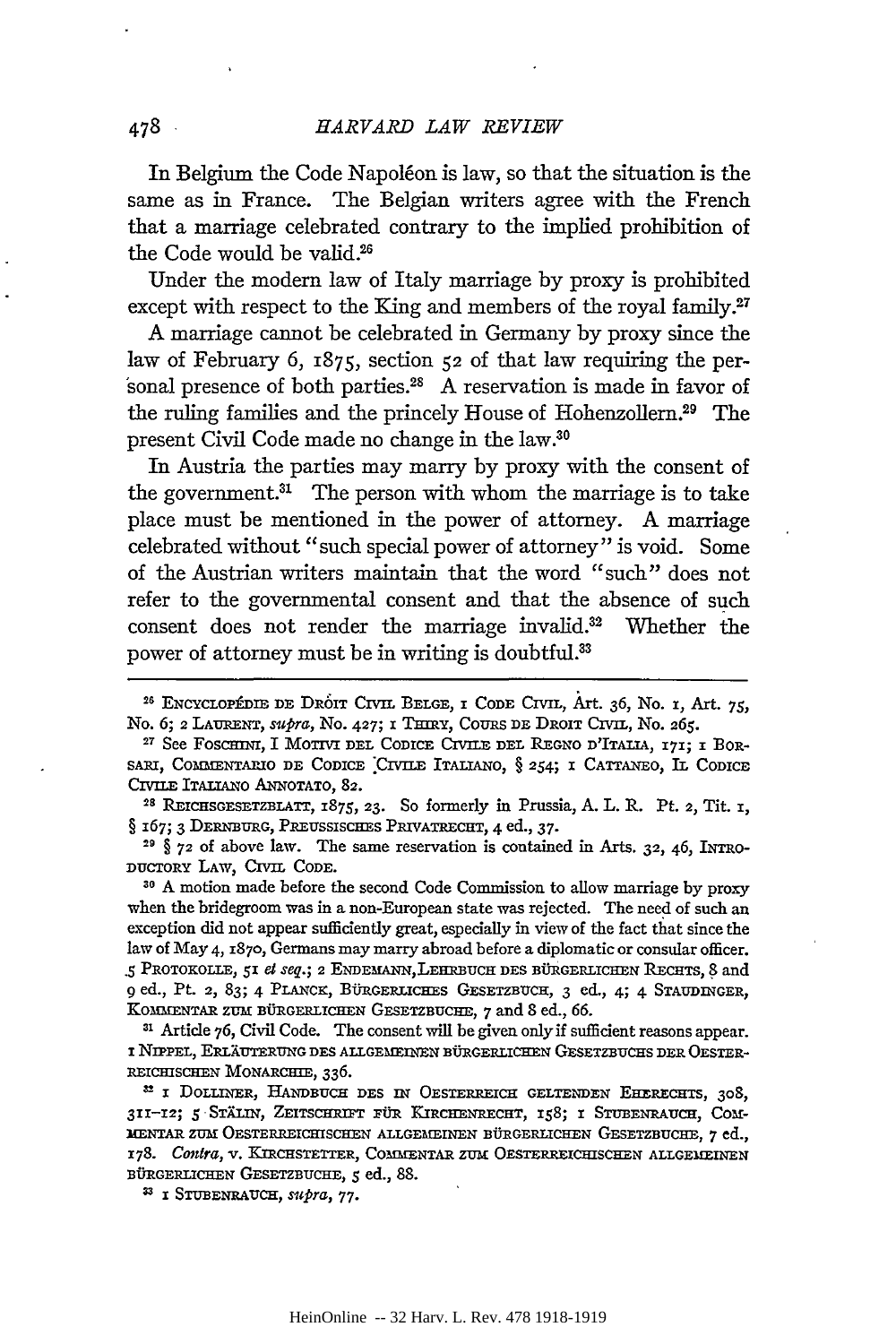Belgium, France, and Italy have authorized marriage by proxy again during the present war. The Belgian law of May 30, 1916, provides that "during the duration of the war either or both of the parties may appear before the officer of the civil status either in person or by a special and authentic power of attorney." 34 According to Masson,<sup>35</sup> the law was passed for the benefit of Belgian soldiers residing abroad. The wording of the law gives it a general application.

The French law of April 4, 1915,<sup>36</sup> authorized soldiers and sailors with the colors to marry for grave reasons by proxy with the permission of the minister of justice and of the minister of war or the minister of the navy. A circular of the minister of justice of April 8, 1915, defines more fully the object of the law and the particular steps to be followed.37

Soldiers and sailors, employees of the Army and Navy, and persons in the service of the Army and Navy, were authorized in Italy to marry by proxy by a decree of June 24, 1915.<sup>38</sup>

The law of August 19, 1915, has extended the benefit of the law of April 4 to French prisoners of war in Germany. CLUNET, 1916, 864.<br><sup>37</sup> DUVERGIER, *supra*, 1915, 119, 120.

As grave reasons the following are specified: (1) the existence of illegitimate children; (2) pregnancy; (3) imminent death of either party; (4) promise to marry before mobilization and service in a place dangerous to life.

The proxy must be at least twenty-one years of age and be of the male sex. He must not be a relative within the prohibited degrees of relationship, nor have been convicted of crime. •

The power of attorney must be executed in accordance with the law of June 8, 1893, relating to acts of persons in the army.

For a criticism of the above provisions see Albert Wahl, "Mariage par Procuration," REVUE TRIMESTRIELLE DE DROIT CIVIL, 1915, 5.

<sup>33</sup> 67 LA LEGGE (Supplemento Legislativo), Col. 511; CLUNET, 1917, 1172.

The power of attorney must be special and under penalty of nullity must indicate (1) the first and last name of the person giving the proxy; (2) the age and the place of birth of himself and of the person with whom he contemplates matrimony; (3) if he is a soldier, his rank and the regiment to which he belongs. The power of attorney must be executed in the presence of two witnesses, in conformity with article 2 of the decree of May 23, 1915. The marriage is valid notwithstanding a defect in the power of attorney at the expiration of six months after the husband has left the military service. 67 LA LEGGE *(Supplemento Legislativo),* Col. sn; CLUNET, 1917, II72.

An agreement was entered into between the French and Italian governments according to which Italian soldiers may get married by proxy in France under the conditions prescribed by the Italian decree of June 24, 1915, and by way of reciprocity

<sup>14</sup> MASSON, LA LEGISLATION DE GuERRE, London, 1917, 146.

<sup>&</sup>lt;sup>25</sup> *Ibid.*, 145.<br><sup>36</sup> DUVERGIER, LA LÉGISLATION COMPLÈTE DES LOIS, ETC., 1015, 113.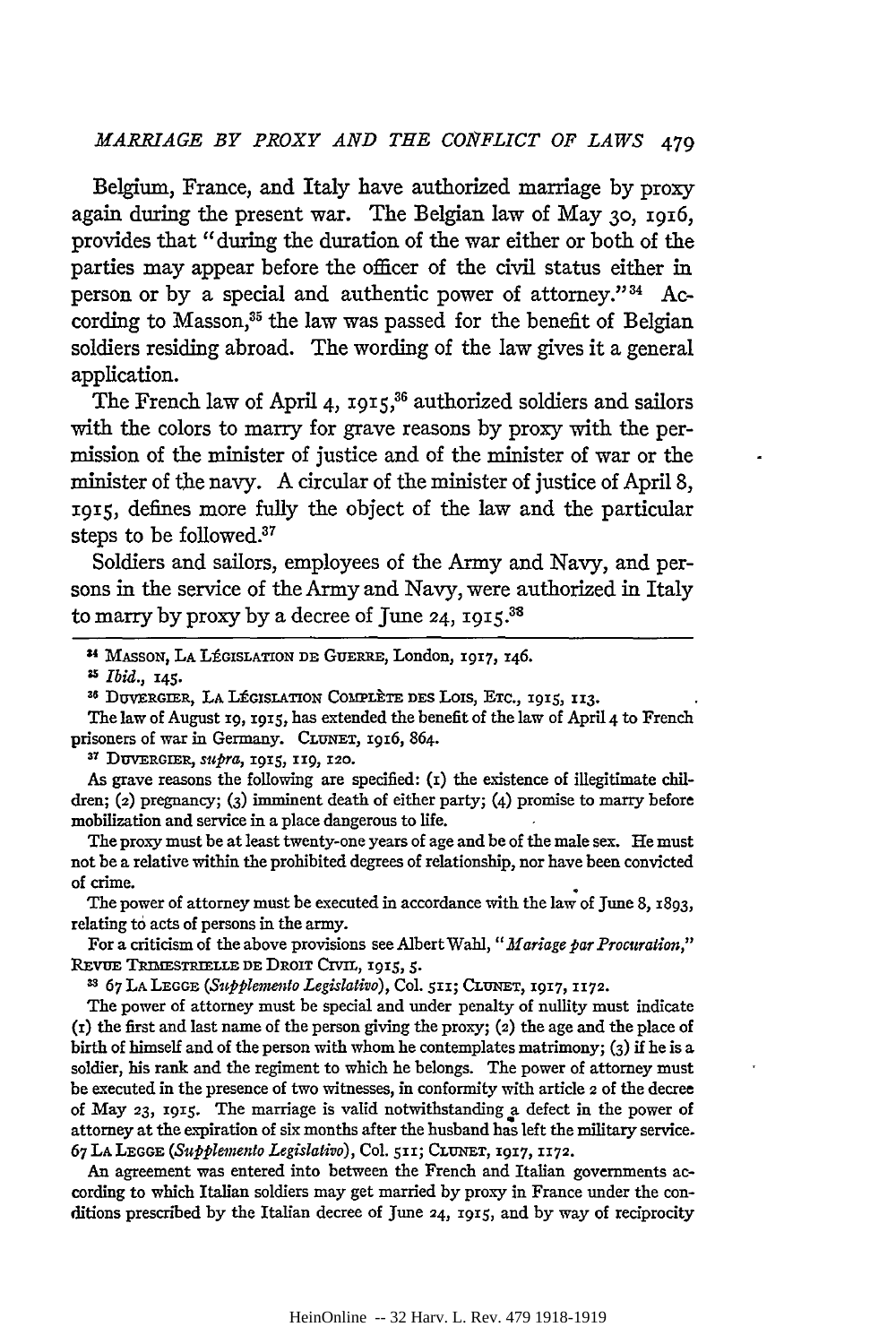As for England, marriage by proxy is incompatible with the modern marriage acts.<sup>39</sup> The marriage act of r808 prescribes that the parties must say in the presence of the registrar or authorized person and of the witnesses, "I call upon these persons here present to witness that I, AB, do take thee, CD, to be my lawful wedded wife [or husband]," or in lieu thereof the following words: "I, AB, do take thee, CD, to be my wedded wife [or husband]." These provisions evidently contemplate the personal presence of the parties and thus preclude the possibility of marrying by proxy.

With respect to this country the matter is not free from difficulty. In some of the states, in which the common-law marriage is no longer recognized, the statutes manifestly require the personal presence of the parties. In other states the statutes are n\_ot so clear. In the great majority of states the common-law marriage is still valid, notwithstanding modem statutes relating to the solemnization of marriage.40 Is not marriage by proxy valid in these states? The answer will depend in the first place upon the question whether marriage by proxy was recognized by the English law at the time our colonies were settled. On this point there can be little .doubt. We need not inquire here whether the general Canon Law had force in England *proprio vigore* before the time of the Reformation or whether it required acceptance by the King's Ecclesiastical Law.<sup>41</sup> As regards marriage by proxy we have the clearest proof that the Canon Law was so accepted in England, for we find ~ Lyndwood's *Provinciale,* written in 1430, which contains the accepted constitutions of the Church of England the following:  $42$ 

*"Contractib'tts matrimonialibus qui non solum possunt fieri utraque parte prcesente, sed altera absente ut videlicet contrahatur matrimonium per procuratorem, sicut legitur et 1totatur de procuratione c. ttlti. li.* vi *et in hoc casu requiritur mandatum speciale ut ibi dicitter: nee potest talis procurator alium substituere, ut ibi dicitur. Absque speciali mandata et si revocetur mandatum talis procuratoris etiam ipso ignorante re integra non tenebit* 

French soldiers may be married by proxy before the proper Italian officer of the civil status upon compliance with the provisions of the French law of April 4, 1915. See note of Minister of Justice, CLUNET, 1917, 1171.<br><sup>39</sup> MARRIAGE ACT, 1836, 6 & 7 WILL. IV, c. 85, § 20; MARRIAGE ACT, 1898, 61 & 62

VICT., c. 58, § 6.<br><sup>40</sup> The states are enumerated in L. R. A. 1915E, 19-20; ANN. CAs. 1912D, 598 ff.

<sup>&</sup>lt;sup>41</sup> In regard to this question see Maitland, "Canon Law in England," II ENG. HIST. REv., 446; OGLE, THE CANON LAW IN MEDIEVAL ENGLAND, London, I9I2·

<sup>~</sup> Bretton-Hopyl edition, *rsos.* Fol. CXLVITI.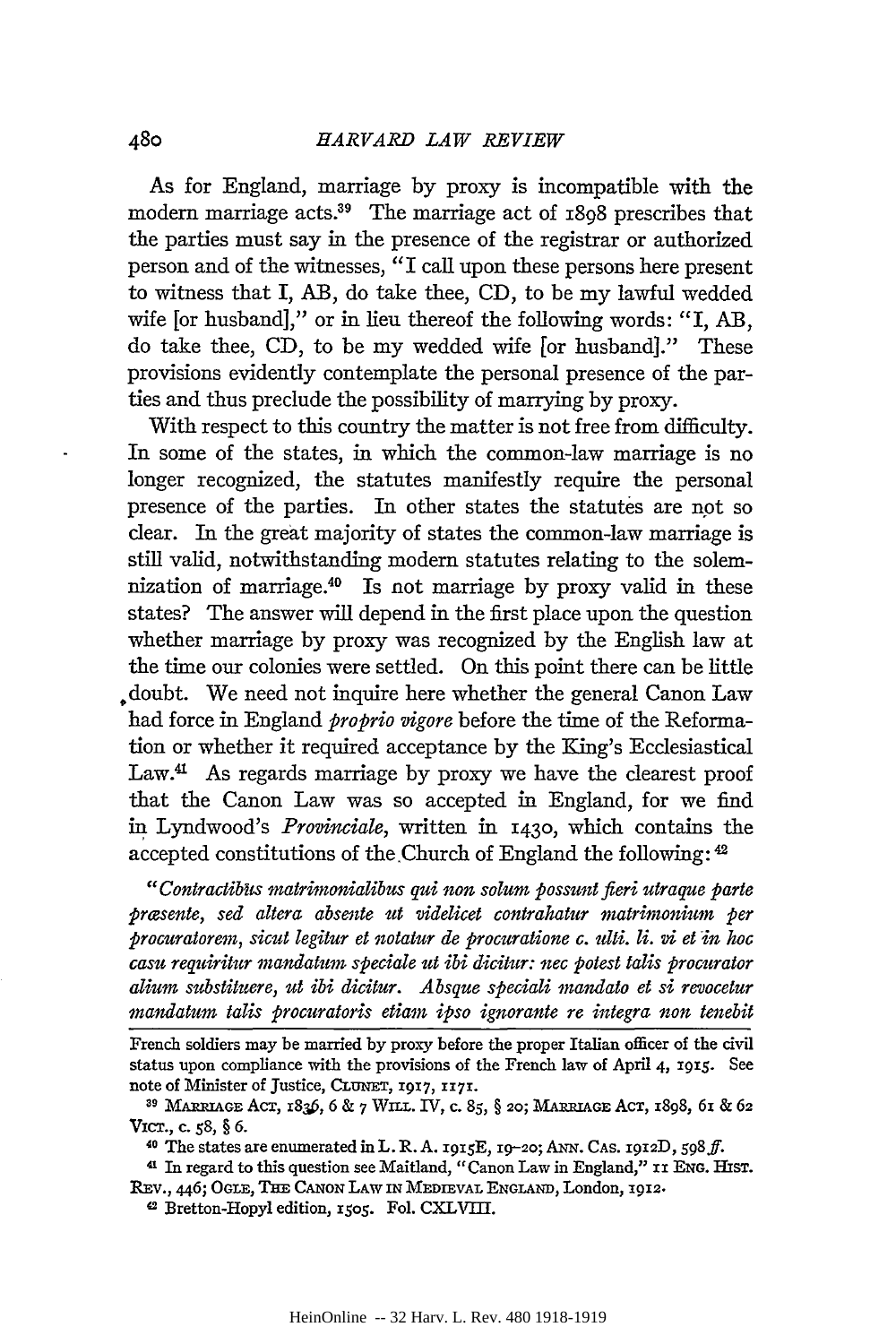*coutractus ut ibi dicitur. Ratio est quia deficit consensus mandantis et sic videtur quod ubicunque actus gesti per procuratorem debet adesse verus cousensus Domini pro substautia actus non est necesse quod revocatio transeat in notitiam procuratoris."* 

The English law thus adopted the provisions of the Canon Law relative to marriage by proxy. No change was made in this respect by the Reformation. In the reign of Henry Vill the clergy was prohibited from enacting constitutions and ordinances without the King's consent, but the existing Canon Law was continued in force.43 A revision of the Canon Law by a commission of thirtytwo members was contemplated by that statute but this revision was never consummated. Mary the Catholic<sup>44</sup> repealed the above law but it was reënacted under Elizabeth.<sup>45</sup> The statute of Henry Vill has remained the basis of English ecclesiastical law except in so far as the latter may have been changed by special legislation.

That marriage by proxy was a part of the English law until the eighteenth century would appear from Swinburne's treatise on Espousals in which he says: <sup>46</sup>

"Not only such Persons as be present, but those Persons also which are absent may contract Spousals or Matrimony together. So did *Isaac*  and *Rebecca,* as it appears in the Sacred Scriptures. Betwixt them that be absent, Spousals or Matrimony may be contracted three manner of ways; that is to say, by *Mediation* of their Proctors, or of *Messengers,* or of *Letters;* provided nevertheless in every of those Cases, that the Parties have some notice or intelligence the one of the other, at hand by *Fame*  or *Report;* for unto those who be utterly *unknown* to us, we cannot yield our Consent, (without the which it is impossible to contract Matrimony or Spousals) no more than it is possible for us to love them, of whom we have never heard."

Swinburne thereupon enters upon a lengthy explanation of the subject, as regards the sufficiency of the power of attorney, the words to be used by the proxy, *et cetera*.

<sup>43</sup>25 HEN. VIII, c. 19. The statute contains the following provision: "That such canons, constitutions, ordinances, and synodals provincial being already made, which be not contrariant or repugnant to the laws, statutes and customs of this realm, nor to the damage or hurt of the King's prerogative royal, shall now still be used and executed, as they were afore the making of this act, till such time as they be viewed, searched, or otherwise ordered or determined by the said two and thirty persons, or the more part of them, according to the tenor, form and effect of this present act."

 $44$  I & 2 PH. & M., c. 8.

<sup>4</sup>i I ELIZ., c. I. 46 SWINBURNE, ESPOUSALS, 2 ed., 162.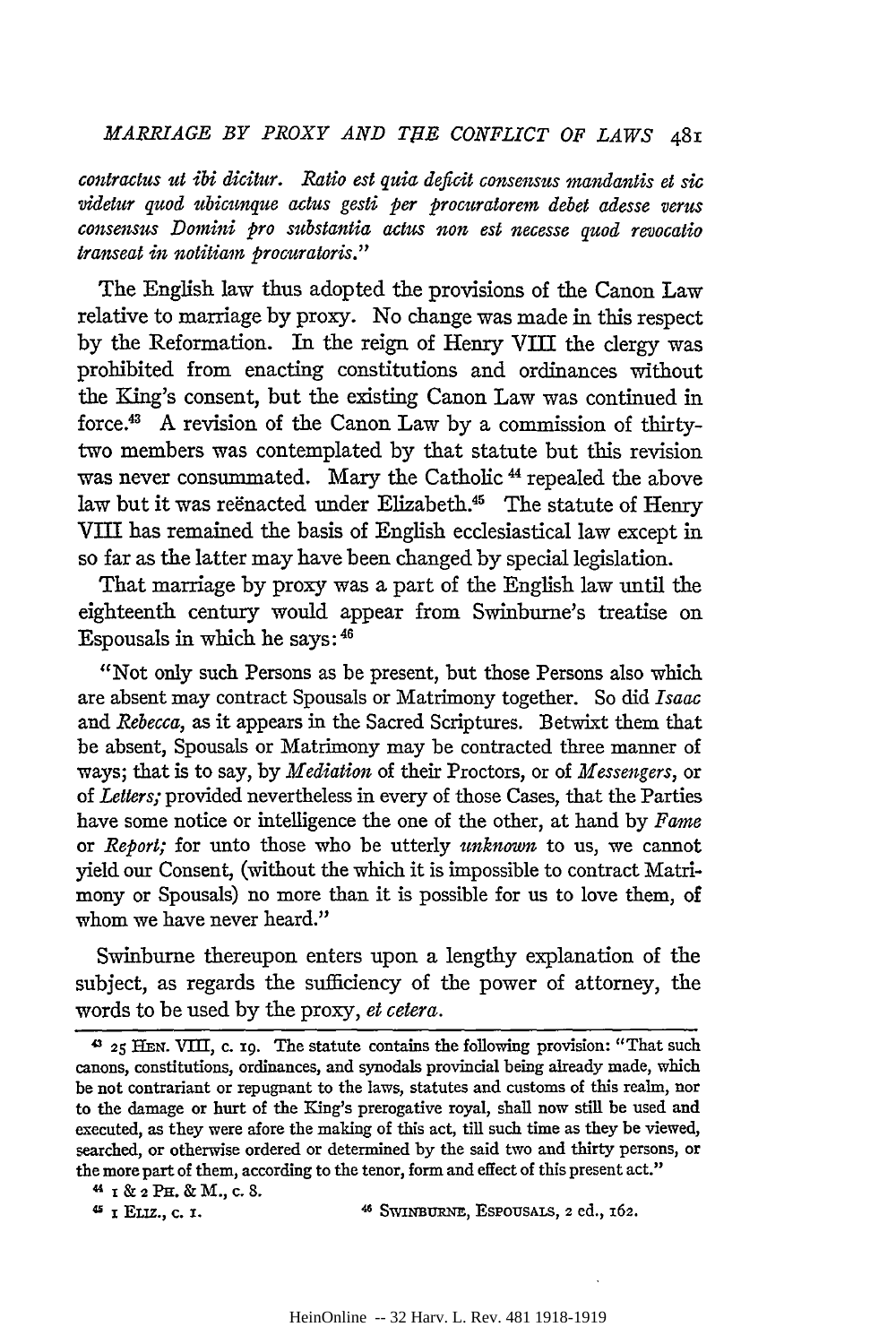Did marriage by proxy become a part of the common law of this country? In the absence of decisions on the point no absolutely certain answer can be given to this question. In favor of the validity of marriage by proxy the following may be said. The American colonies are deemed to have brought with them the English law of marriage, so far as it was adapted to their environment. They accepted the then prevailing view that a marriage *de praesenti*  without a religious ceremony constituted a perfect marriage, although the English House of Lords has since declared in the famous case of *Regina* v. *Millis* 47 that this has never been the English law. That such consent might be expressed by an agent was admitted by the Roman law, by the Canon Law, and, according to Swinburne, by the English law as late as the eighteenth century. If marriage by proxy did not become law in this country it must have been because it did not suit our conditions. A comparison of the conditions in England and in the American colonies would lead to the conclusion, however, that during our colonial days there existed stronger reasons for the recognition of marriage by proxy in this· country than ever existed in England. Many a colonist must have left his sweetheart behind when he first ventured over seas. Others, without being engaged, must have desired, after becoming established in this country, to marry someone whom they had known in their native land. A trip to the old country for that purpose was long and costly. Unless marriage could be celebrated abroad by proxy the woman would be compelled to go to the man in a strange land and cross the seas unmarried. Marriage by proxy would enable the woman to become the man's wife before leaving her home.

Marriages by proxy have doubtless taken place in this country, but no record thereof can be found in the decisions of the courts.<sup>48</sup> That there are serious objections to marriage by proxy is apparent. The uncertainty in regard to the legal existence of such a

<sup>&</sup>lt;sup>47</sup> ro CL. & F., 534 (1844). That the decision of the House of Lords is historically unsound, see 2 POLLOCK AND MAITLAND, *supra*, 367 *et seq.*; BISHOP, MARRIAGE AND DIVORCE, *5* ed., § 276 *et seq.;* FRIEDBERG, LEHRBUCH DES KmCHENRECHTS, 309 *et seq.;*  HowARD, *sxtpra,* 3r6.

Marriage based upon mere present consent came historically to an end in England through Lord Hardwick's Act of 1753, 26 GEO. II, c. 33. HAMMICK, THE MARRIAGE LAW OF ENGLAND, 2 ed., 13.<br><sup>48</sup> According to a newspaper report a man in Chicago married recently a woman in

Egypt by proxy.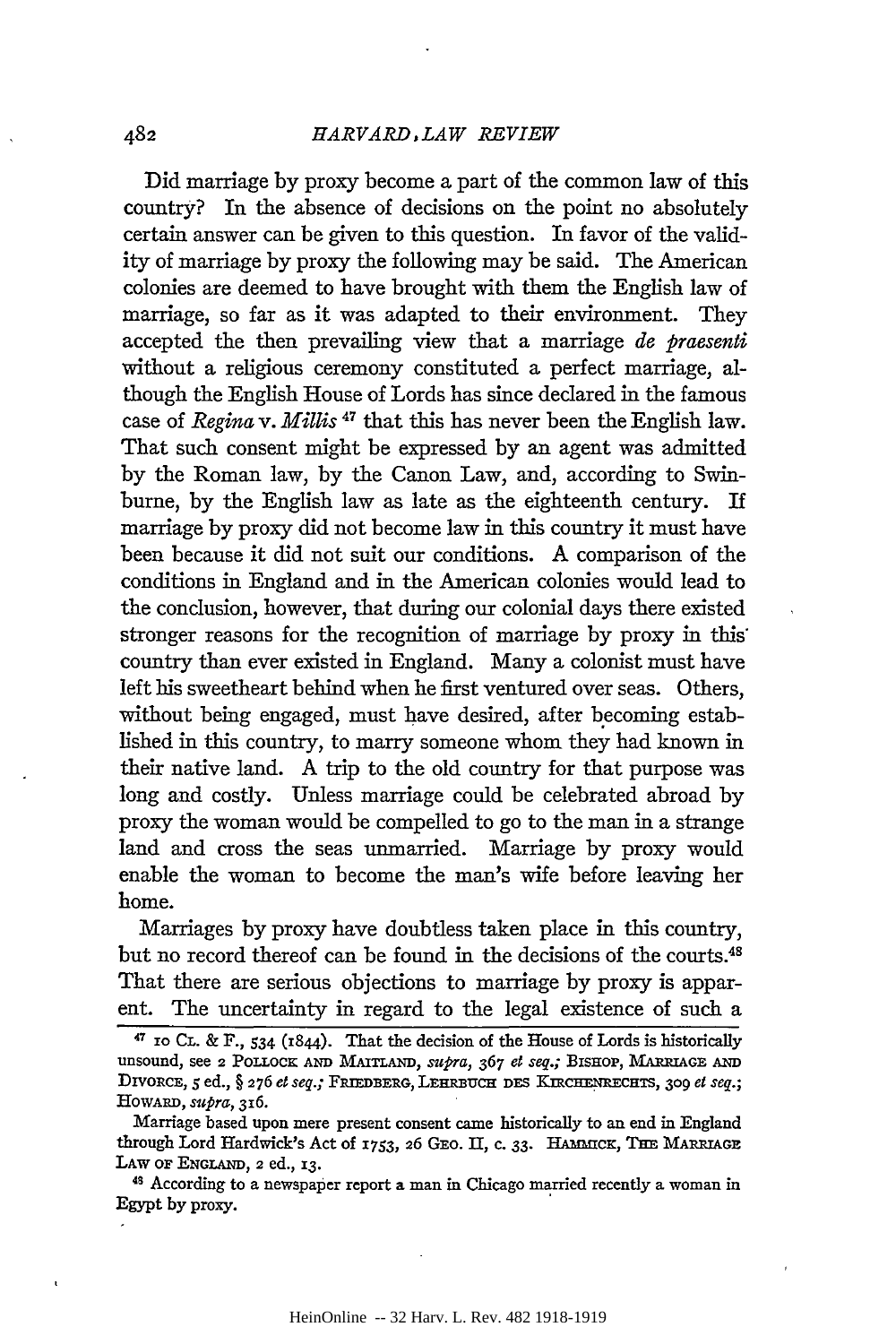marriage arising from the fact that the power of attorney is revocable and may have been revoked without knowledge of the other party or the proxy prior to the celebration of the marriage would suggest of itself the expediency of prohibiting such a marriage. In view of the fact, however, that marriage by proxy was permissible in England until the eighteenth century and has been recognized in all countries so long as marriage rested upon mere consent, it must be regarded as valid in those states in which the common-law marriage still exists. Should this view be taken by the courts it would follow logically that marriage might be contracted in such a state by proxy, although neither of the parties was present when the consents were exchanged by the proxies.

II

Turning from the internal law of marriage to marriage by proxy in its international aspects, it is apparent that the question relates to the formalities or to the mode in which the marriage must be celebrated. According to the generally accepted view a marriage is valid as regards the mode of celebration if it conforms to the law of the place of celebration.49 In nearly all of the countries, including the United States, the rule *lex loci celebrationis* has a mandatory character, so that a marriage not celebrated in accordance with its provisions is void.<sup>50</sup> In Italy the marriage is valid if it satisfies as regards form either the law of the place of celebration or the national law of the parties.<sup>51</sup> Germany recognizes the same principle except that marriages celebrated in Germany must con-

The rule is applied in England and in this country although there has been an evasion of the local law. Compton *v.* Bearcroft, cited in Middleton *v.* Janverin, 2 Hagg. C. R. 444, note; Simonin *v.* Mallac, Sw. & Tr. 67 ( r86o ). See also Medway *v.* Needham, r6 Mass. 157 (r8r9); Sturgis *v.* Sturgis, 51 Ore. ro, 93 Pac. 696 (r9o8); State *v.* Hand, 87 Neb. r89, 126 N. W. roo2 (r9ro); Leefield *v.* Leefield, 85 Ore. 287, r66 Pac. 953 (1917). *Contra,* Cunningham *v.* Cunningham, 206 N.Y. 341, 99 N. E. 845 (1912).

<sup>50</sup> BUZZATI, L'AUTORITÀ DELLE LEGGI STRANIERE RELATIVE ALLA FORMA DEGLI ATTI Crvru, 187 *et seq.* 

<sup>51</sup> Article 9, Preliminary Dispositions, CrvIL Cone.

<sup>49</sup> *Belgium:* Brussels, May 29, r852, Pas. 52, 2, 237. *England:* Kent *v.* Burgess, II Sim. 361 (r84o); Butler *v.* Freeman, Ambl. 303 (1756); DICEY, CoNFLICT OF LAWS, 2 ed., rule 172; 'VESTLAKE, PRIVATE INTERNATIONAL LAW, *5* ed., 6o. *Fram:e:* App. Paris, Dec. 18, 1837, S. 38, 2, 113; Trib. Civ. Seine, July 27, 1897, CLUNET, 1897, 1029. United States: See note 57 L. R. A., 155-59; STORY, CONFLICT OF LAWS, 8 ed., 216; r WHARTON, CoNFLICT OF LAws, 3 ed., 366 *etseq.*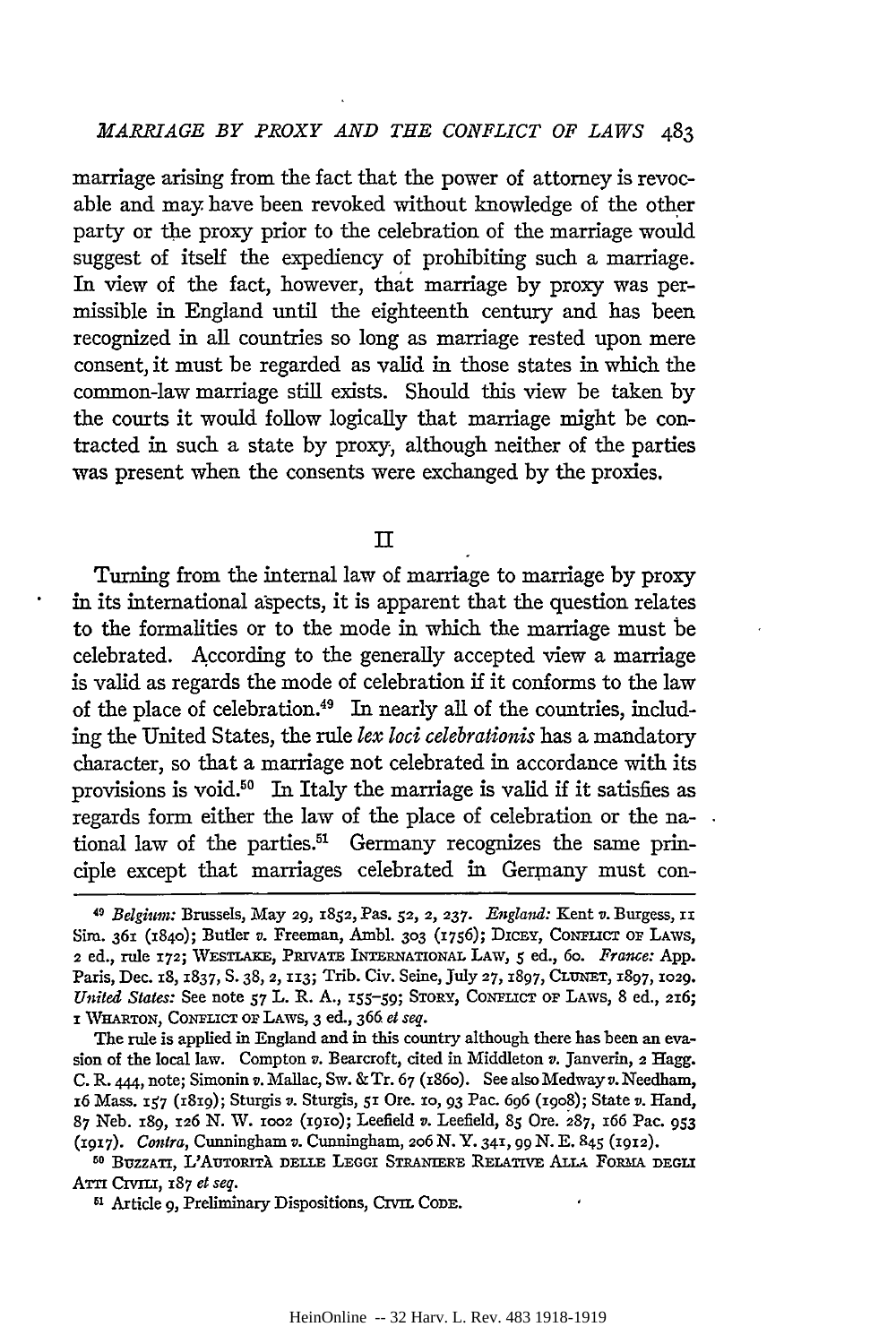form in respect of the mode of celebration to the German law of marriage.<sup>52</sup>

From the standpoint of the conflict of laws of the United States the law of the 'place of celebration will decide, therefore, whether a marriage by proxy is valid. If the *lex loci celebrationis* allows this mode of celebration it will determine not only all the special questions relating to the power of attorney but also the formalities applicable to marriage in general. This law would decide, for example, whether the power of attorney must be in writing, whether the government consent to such marriage is necessary, and the effect of a failure to obtain such consent. It will control the question whether a mere consent to take each other from the present moment as husband and wife is sufficient to constitute the parties husband and wife, or whether they must be joined in marriage by some official before witnesses and after the publication of banns, etc.

Marriage by proxy is possible under certain conditions in Austria, Belgium, France, and Italy, but it is evident that the legislation relating to marriage by proxy operates only as a waiver of the requirement of personal presence. In all other respects the local provisions relating to the celebration of marriage must be observed. These provisions are far more stringent than those prescribed by the statutes governing the marriage ceremony in this country. The ceremony itself can be performed only by an officer of the civil status, and one of the parties must be domiciled in the place where the marriage is to be celebrated or have lived there for a specified period of time.53 The parties must also submit various certificates relating to birth, parental consent, publication of banns, etc., before the marriage can be performed.<sup>54</sup> For an American it is very difficult, if not impossible, to satisfy these requirements. We have no registers of the civil status in this country; hence no official birth certificates as required by the foreign law can be obtained. Where no birth certificates can be presented the foreign law, it is true, provides a method for proving the time of birth, but such

484

<sup>&</sup>lt;sup>52</sup> Article 13, Introductory Law, CIVIL CODE; *5 PLANCK*, BÜRGERLICHES GESETZ-BUCH, 3 ed., 50.<br><sup>53</sup> Belgium, CIVIL CODE, Art. 74; France, Art. 4 of Law of June 21, 1907, repealing

Art. 74, CIVIL CoDE, DUVERGIER, r907, 287; Italy, Art. 93, CIVIL CODE. 54 Belgium, CIVIL CODE, Arts. 63 *et seq.,* and Law of December 26, r89r. France,

CIVIL CODE, Arts. 63 *et seq.*, and Law of June 21, 1907; DUVERGIER, 1907, 287; Italy, CIVIL CoDE, Art. 79·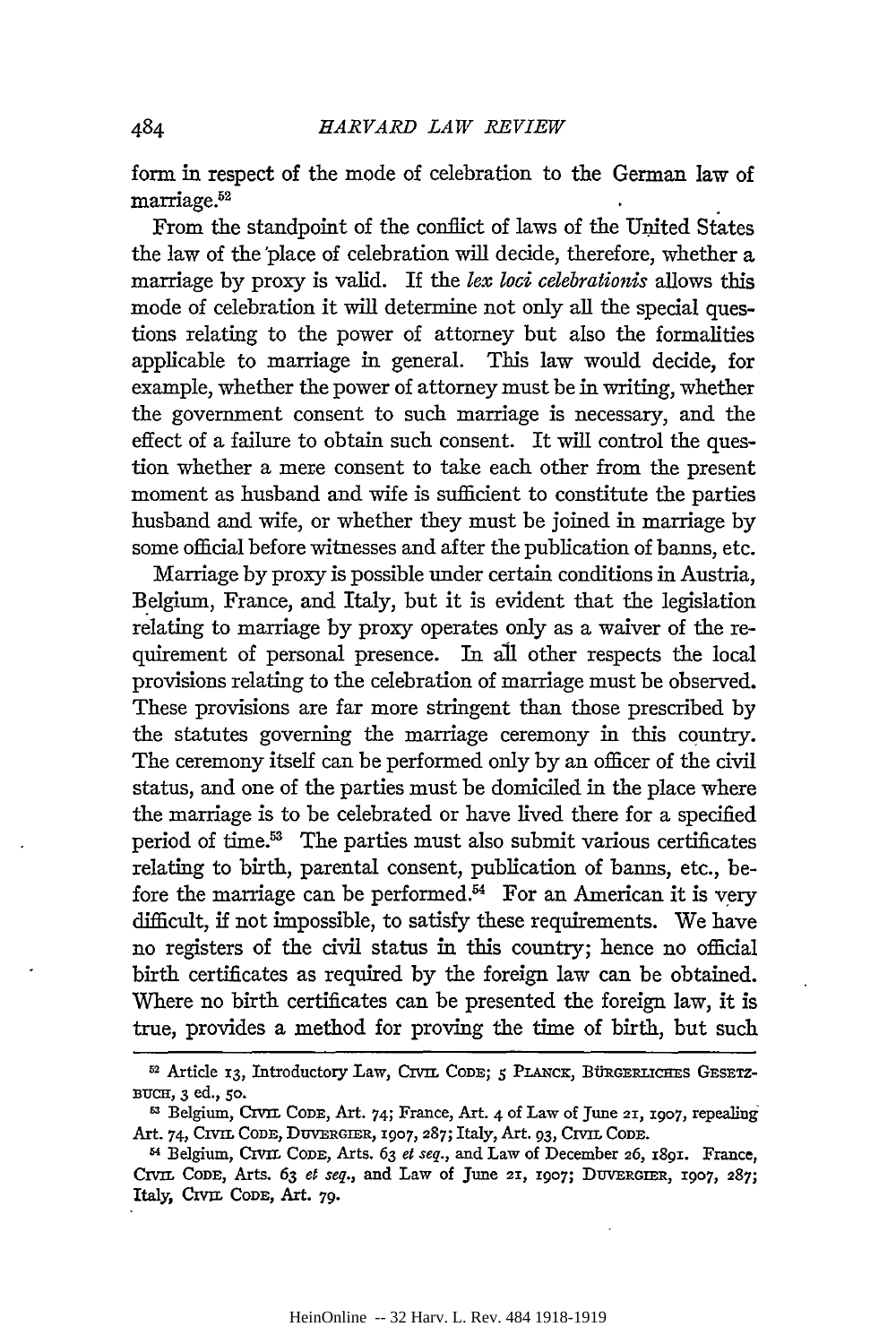method is frequently of no avail to Americans. For example, Article 70 of the French Civil Code authorizes an *acte de notoriete*  as a substitute for a birth certificate, but this involves a proceeding before a French court in which the facts relating to birth and parentage must be proved by seven witnesses.<sup>55</sup> In Italy the parties must be competent to marry each other not only under the national law but also according to the Italian law.<sup>56</sup> The capacity to marry according to the foreign law must be proved by an official certificate. As there is no American official who is authorized by law to execute such a certificate 57 an American can

55 Article Io2, Civil Code; App. Ancona, March I2, I884, Foro Italiano, I884, I, 574·

Article 102 of the Civil Code reads as follows: "A foreigner's capacity to contract matrimony is governed by the law of the country to which he belongs.

"The foreigner is also subject to the impediments mentioned in Sec. 2, Chap. I, of the present title (Arts. 55 *et seq.)."* 

Among the text-writers there is the greatest dispute concerning the meaning of Article 102. Most of them maintain that the foreigner must comply with the law of his own country and that of Italy. Emilio Bianchi, *"Studi di Diritto Intemazionale Privato*," io ARCHIVIO GIURIDICO, 433; 9 DE FILIPPIS, CORSO COMPLETO DI DIRITTO CIVILE ITALIANO COMPARATO, I8S-86; I LOMONACO, ISTITUZIONI DI DIRITTO CIVILE ITALIANO, 3I6; 7 PACIFICI-MAZZONI, ISTITUZIONI DI DIRITTO CIVILE ITALIANO, 3 ed., 83; I RICCI, CORSO DI DIRITTO CIVILE, 2 ed., No. 260. But see 5 BIANCHI, CORSO DI CODICE CIVILE ITALIANO, 828; I BORSARI, COMMENTARIO DEL CODICE CIVILE ITALIANO, 382; ESPERSON, IL PRINCIPIO DI NAZIONALITÀ APPLICATO ALLE RELAZIONI CIVILI lNTERNAZIONALI, 77-78.

According to some writers there is no general test,'but each provision must be examined with a view of ascertaining whether it affects the public policy of Italy or only the private interests of the contracting parties. 2 FIORI, DIRITTO INTERNAZIONALE PRIVATO, 3 ed., Nos. 533-34; 2 GALDI, COMMENTARIO DI CODICE CIVILE, 597.

<sup>57</sup> A marriage by an American was annulled in Italy a few years ago on the ground that the American consular agent who had executed such a certificate was not authorized by American law to do so. TRIB. CIV. DE ROME, June 19, 1911, REVUE DE DROIT INTERNATIONAL PRIVÉ, 1912, 493.

Continental countries regard the parental consent as relating to capacity and not to the formalities of marriage. App. Besançon, January 4,  $1888$ , D. 89, 2, 69; App. Florence, August 7, I907, LA LEGGE, I907, 2230; A. G. Celle,January IS, I87o, 24 SEUFFERT's ARcmv, I. The consent of parents was formerly regarded in France as relating to the formalities of the marriage. See decision of Parliament of Paris of June 26, 1634, given by I BOUHIER, OBSERVATIONS SUR LA COUTUME DU DUCHÉ DE BOURGOGNE, Chap. 28, 774.

<sup>55</sup> The practical impossibility of satisfying these requirements has led in France to an arrangement between the Department of Justice and the American Embassy under which courts will accept a certificate based upon aflidavits by an American attorney whose competency is certified by the American Embassy, setting forth the circumstances of birth. See KELLY, THE FRENCH LAW OF MARRIAGE, MARRIAGE CONTRACTS AND DIVORCE, 2 ed., 63.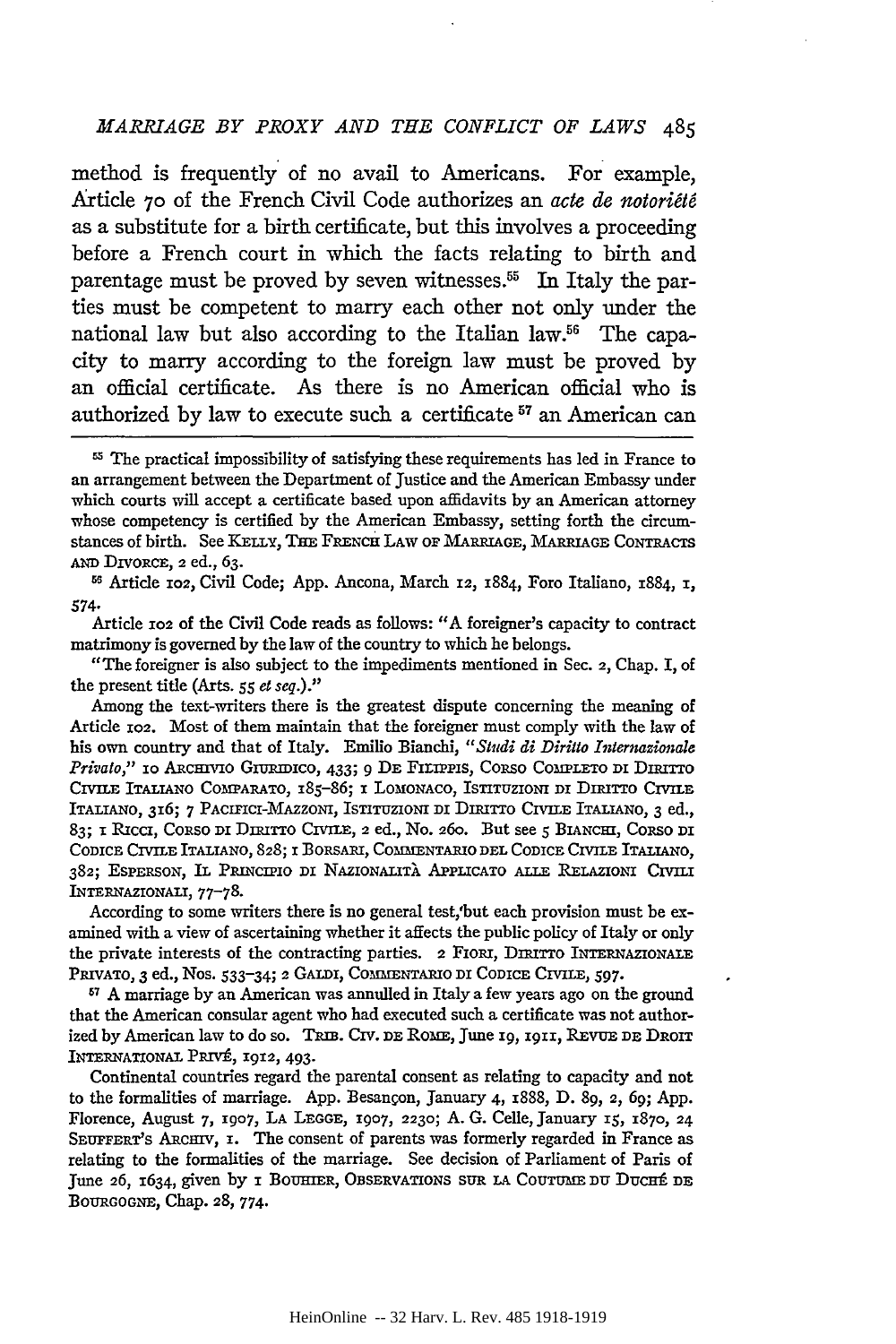marry in Italy only if his capacity has been established in an Italian court.<sup>58</sup>

An American, whether he be a soldier or a civilian, who can meet the above requirements will generally be able to be married in person, so that the foreign legislation on the subject of marriage by proxy is not likely to have great practical importance so far as the United States are concerned. ~.

It is possible, of course, that an American soldier, while he was a prisoner in Germany or Austria, may have desired to marry by proxy a young lady to whom he had become engaged in Belgium, France, or Italy. Such a marriage could not take place in Germany because the German law does not recognize marriage by proxy. If the American were a prisoner in Austria the marriage could be celebrated there only with the permission of the government, and it is most improbable that such a consent could be obtained. Could the marriage be performed at the place of the residence of the fiancée in Belgium, France, or Italy? As the Belgian law of May  $30$ , 1916, appears to have a general application it would seem as if such a marriage could be celebrated in Belgium. In regard to France and Italy there is doubt. The legislation of these countries applies to persons connected with the Army or Navy, and the question is whether it refers exclusively to the national Army and Navy. In the opinion of Professor Wahl 59 the French legislation applies also to the Army and Navy of the Allies. If this view is correct the

58 Article *75,* Crvn. CODE; *5* BIANCHI, *stepra,* 833; I LOMONACO, DIRITTO Crvn.E ITALIANO, 319.

A certificate of capacity according to the national law was formerly required in France by a circular of the Minister of Justice of March I4, I83I (seeS. 36, 2, 342) but this requirement is no longer in force. According to a note of the Minister of Justice of August I, I9II, the French officer of the civil status can no longer require of foreigners proof of their capacity to marry according to their national law. SURVILLE & ARTHUYS, DROIT INTERNATIONAL PRIVÉ, 6 ed., 373. Under the former requirement it had become the settled practice in France to accept as a substitute for such certificate the opinion of an American attorney whose competency was certified by the American Embassy, that according to the law of the state to which the party belonged parental consent and the publication of banns were not required. KELLY, *stepra,*  57-63.

<sup>59</sup> Wahl, "Mariage par Procuration," REVUE TRIMESTRIELLE DE DROIT CIVIL, I9I5, I5.

Such·a proceeding may be instituted upon a declaration from an American consul that the American authorities do not execute such certificates of capacity. BuzzATI, LE. DROIT INTERNATIONAL PRIVÉ D'APRÈS LES CONVENTIONS DE LA HAYE I, LE MARIAGE, 279·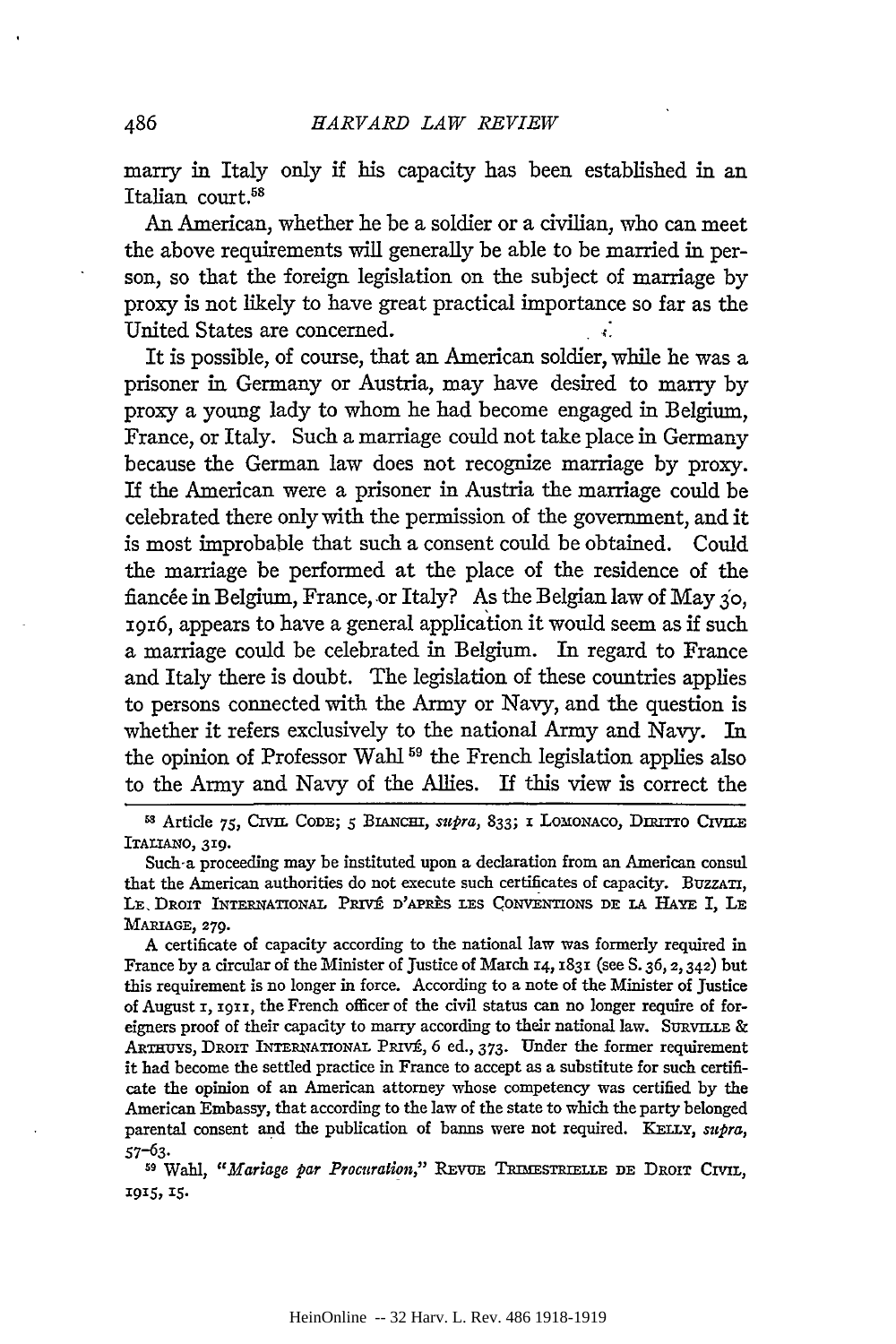American prisoner in Germany could marry his fiancée in France, provided the French legislation is applicable to American soldiers and sailors who are prisoners in foreign countries.<sup>60</sup>

Marriage by proxy, so far as American soldiers are concerned, would have a more practical bearing as regards marriages celebrated in this country. Many American soldiers must have been ordered abroad on such short notice that they were unable to get married before leaving. Suppose that one of these soldiers, feeling that the war might continue several years, should have asked a friend to act as his proxy in this country and that the marriage consents had been exchanged in his behalf with his fiancée in the state in which she lived. If the common-law marriage still existed in that state such marriage would probably be valid, as has been shown' above. If the common-law marriage is not authorized in the state of her residence she might go to a neighboring state where it still exists and exchange marriage consents there with her fiancé's proxy. Such a marriage, if valid where celebrated, would be recognized by the other states of this country under the ordinary rules governing the conflict of laws. Even the courts of the home state whose law has been evaded would probably recognize the validity of the marriage. American courts have gone to the very extreme in sustaining marriages on grounds of policy, notwithstanding an evasion of the domestic law. As regards legal prohibitions to marry there is a conflict of view an the question, but there appear to be no modem cases in England or the United States which have refused to recognize, on the ground that there has been an evasion of the domestic law, a marriage validly celebrated in accordance with the law of the state where the marriage took place, where the difference in the law concerned merely matters of form. Inasmuch as the question whether a marriage may be entered into by proxy relates clearly to the formalities, a marriage so celebrated in conformity with the local law will be recognized, notwithstanding any evasion of the law of the state in which the parties were domiciled.<sup>61</sup> A logical

co The provisions of the law of April4, 1915, were extended, with respect to French prisoners in Germany, by the Law of August 19, 1915. CLUNET, 1916, 864.

<sup>61</sup> Upon the reasoning of the court in Freeman's Appeal, 68 Conn. *533,* 37 Atl. 420 (1897), it might be argued that inasmuch as marriage by proxy is prohibited in the state in which the power of attorney was given the power of attorney itself is void, so that no marriage can be entered into anywhere by virtue of that power of attorney. The conclusion of the court in the above case as regards the validity of the power of